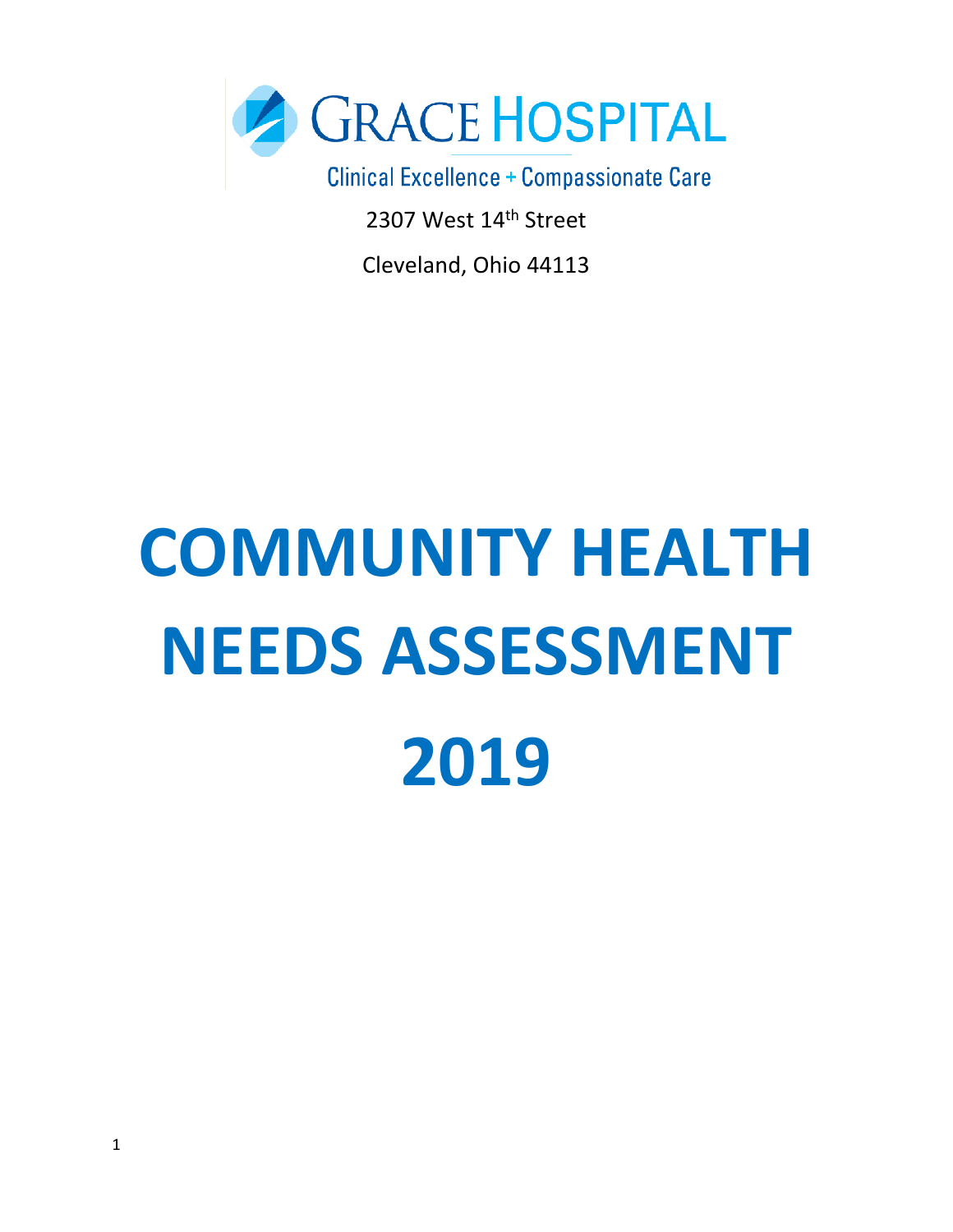

### **TABLE OF CONTENTS**

| Ventilator Weaning and Results----------------------------------7 |
|-------------------------------------------------------------------|
|                                                                   |
|                                                                   |

#### **Appendix:**

| Grace Hospital Outcomes Analysis13                  |  |
|-----------------------------------------------------|--|
|                                                     |  |
| <b>Cuyahoga County Community Needs Assessment15</b> |  |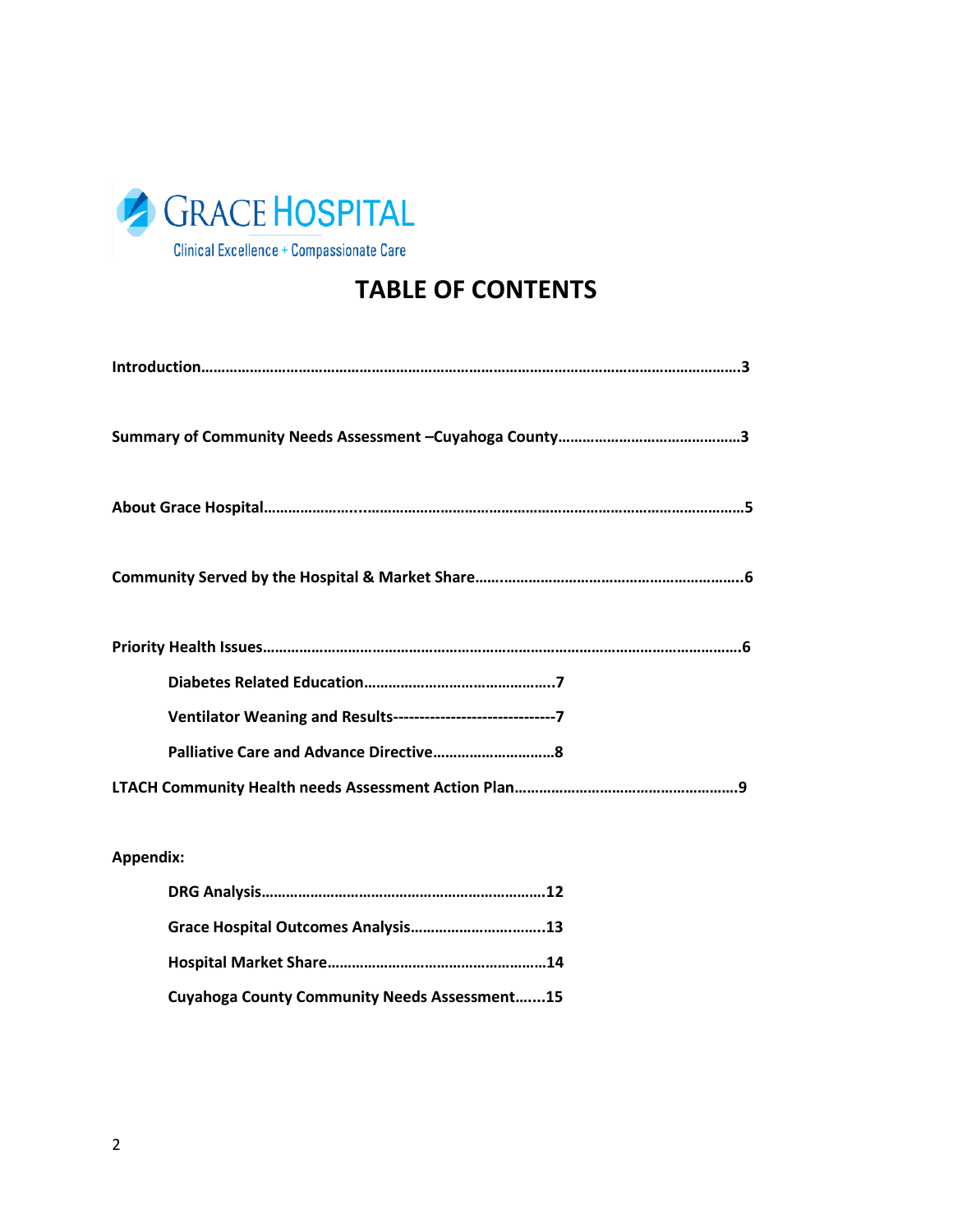#### **INTRODUCTION**

The Patient Protection and Affordable Care Act (ACA), signed into law on March 23, 2010, created new requirements for not-for-profit hospitals including a requirement for a Community Health Needs Assessment (CHNA) to be completed every three years. This report was prepared for the Grace Hospital a Long Term Acute Care Hospital (LTACH) located inside South Pointe Hospital in Warrensville Heights, Ohio, Bedford Medical Center in Bedford, Ohio to meet the CHNA requirements for 2019-2020.

#### **SUMMARY OF COMMUNITY NEEDS ASSESSMENT (CUYAHOGA COUNTY)**

### **Cuyahoga County Community Health Assessment**

#### Executive Summary

The opportunity for all in Cuyahoga County to achieve their full health potential depends upon longterm collaboration among individuals and organizations across sectors. Cuyahoga County is made up of 58 separate cities and townships, with Cleveland being the largest. There are two local health departments within the county, the Cleveland Department of Public Health and Cuyahoga County Board of Health. Multiple hospital systems also have facilities in the county, including Cleveland Clinic, MetroHealth, Southwest General, St.Vincent Charity and University Hospitals, in addition to the Cleveland Veterans Affairs Medical Center.

The people and the organizations who have come together to gather and analyze the data contained in the Needs assessment report are committed to utilizing these finding to work together over the longterm in order to achieve equity and a healthier Cuyahoga County.

This 2019 collaborative community health assessment will be used to collectively design a community health improvement plan and implementation strategy for the next three years. The five prioritized areas of collaborative focus for the next three years are, data gathering and analysis, engagement of community partners through surveys, interviews, community meetings.

#### Five priority areas:

- Eliminating structural racism
- Enhancing trust across sectors, people, communities
- Addressing community conditions, such as reducing poverty and its effects
- Enhancing mental health and reducing substance abuse
- Reducing chronic illness and its effects

#### **Primary Data Collection Methods**

#### **Design**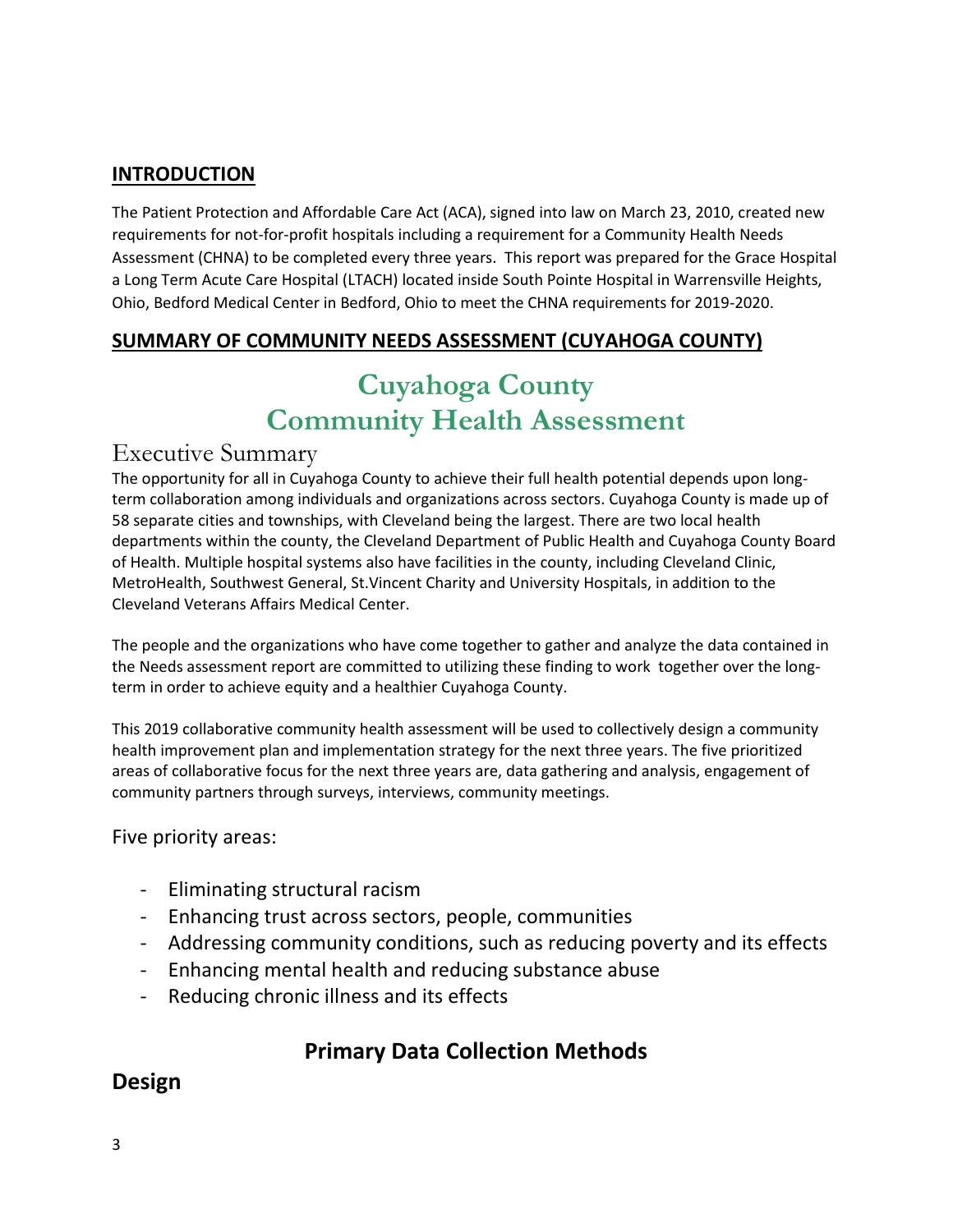This community needs assessment report includes both qualitative and quantitative data to provide insights about the biggest and most pressing health needs effecting people of Cuyahoga County.

**Qualitative Data** *Key Stakeholders interview Focus Group Data*

#### **Quantitative Data**

*Primary Data Source Random Sample Sample Survey Secondary Data Source Hospital Data Future Data Information Gaps Funding Source*

#### **Sampling**

Adults ages 19 and over living in Cuyahoga County were used as the sampling frame for the adult survey. Since U.S. Census Bureau age categories do not correspond exactly to this age parameters, the investigators calculated the population of those 18 years and over living in Cuyahoga County in 2017. There were 987,528 persons ages 18 and over living in Cuyahoga County. The investigators conducted a power analysis to determine what sample size was needed to ensure a 95% confidence level with a corresponding confidence interval of 5% (i.e., we can be 95% sure that the "true" population responses are within a 5% margin of error of the survey findings.) A sample size of at least 384 responding adults was needed to ensure this level of confidence. The random sample of mailing addresses of adults from Cuyahoga County was obtained from American Clearinghouse in Louisville, KY.

#### **Procedure**

#### **Data Analysis**

Individual responses were anonymous and confidential. Only group data are available. All data were analyzed by health education researchers at the University of Toledo using SPSS 17.0. Crosstabs were used to calculate descriptive statistics for the data presented in this report. To be representative of Cuyahoga County, the data collected was weighted by age, gender, race, and income using 2010 census data. Multiple weightings were created based on this information to account for different types of analyses. For more information on how the weightings were created and applied, see Appendix iii.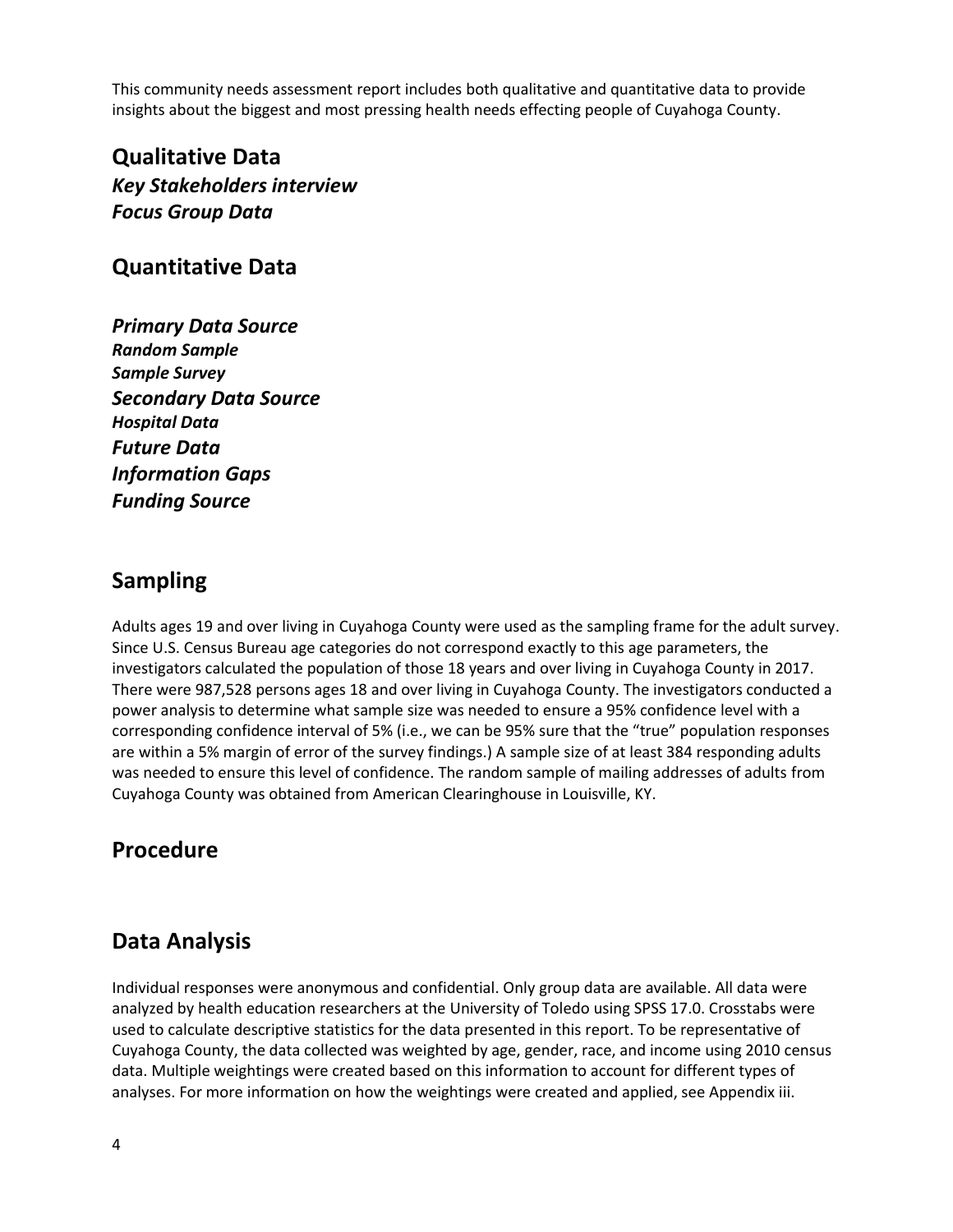#### **Limitations**

As with all county assessments, it is important to consider the findings in light of all possible limitations. First, the Cuyahoga County adult assessment mailings had very high response rates. However, if any important differences existed between the respondents and the non-respondents regarding the questions asked, this would represent a threat to the external validity of the results (the generalizability of the results to the population of Cuyahoga County). In other words, if those who were sent the survey would have answered the questions significantly differently than those who did respond, the results of this assessment would under-represent or over-represent their perceptions and behaviors. If there were little to no differences between respondents and non-respondents, then this would not be a limitation.

Second, it is important to note that, although several questions were asked using the same wording as the CDC questionnaires, the adult data collection method differed. CDC adult data were collected using a set of questions from the total question bank and adults were asked the questions over the telephone rather than as a mail survey.

Finally, like all surveys, the self-reported results are subject to lapses in memory and to responding in a socially desirable manner. If these problems occurred it would be a threat to the internal validity of the findings.

#### **Complete report of "CUYAHOGA COUNTY COMMUNITY HEALTH ASSESSMENT 2019" is a separate attachment.**

#### **ABOUT GRACE HOSPITAL**

#### **LTACH – DEFINITION:**

#### **A Long Term Acute Care Hospital is a specialty hospital that provides acute care services for patients who are medically complex, critically ill, and require an extended period of hospitalization.**

Grace Hospital LTACH resides within South Pointe Hospital in Warrensville Heights, Ohio, Bedford Medical Center in Bedford, Ohio. The LTACH has 50 beds. The facilities are located on the 5<sup>th</sup>floor of South Pointe Hospital, the 3<sup>rd</sup> floor of Bedford Hospital is specifically designed to meet the needs of patients requiring extended acute medical care. It provides specialized care for patients who suffer from respiratory conditions, cardiac related disorders, trauma, wounds, cancer and other illnesses requiring acute, long-term care. Specific diagnoses using the LTACH include:

- Respiratory failure requiring ventilator management
- Cardiopulmonary or cardiovascular disease
- Respiratory disorders
- Post-surgical complications
- Wound care
- Infectious disease
- Neurological conditions
- Congestive heart failure
- Stroke or a cerebral vascular accident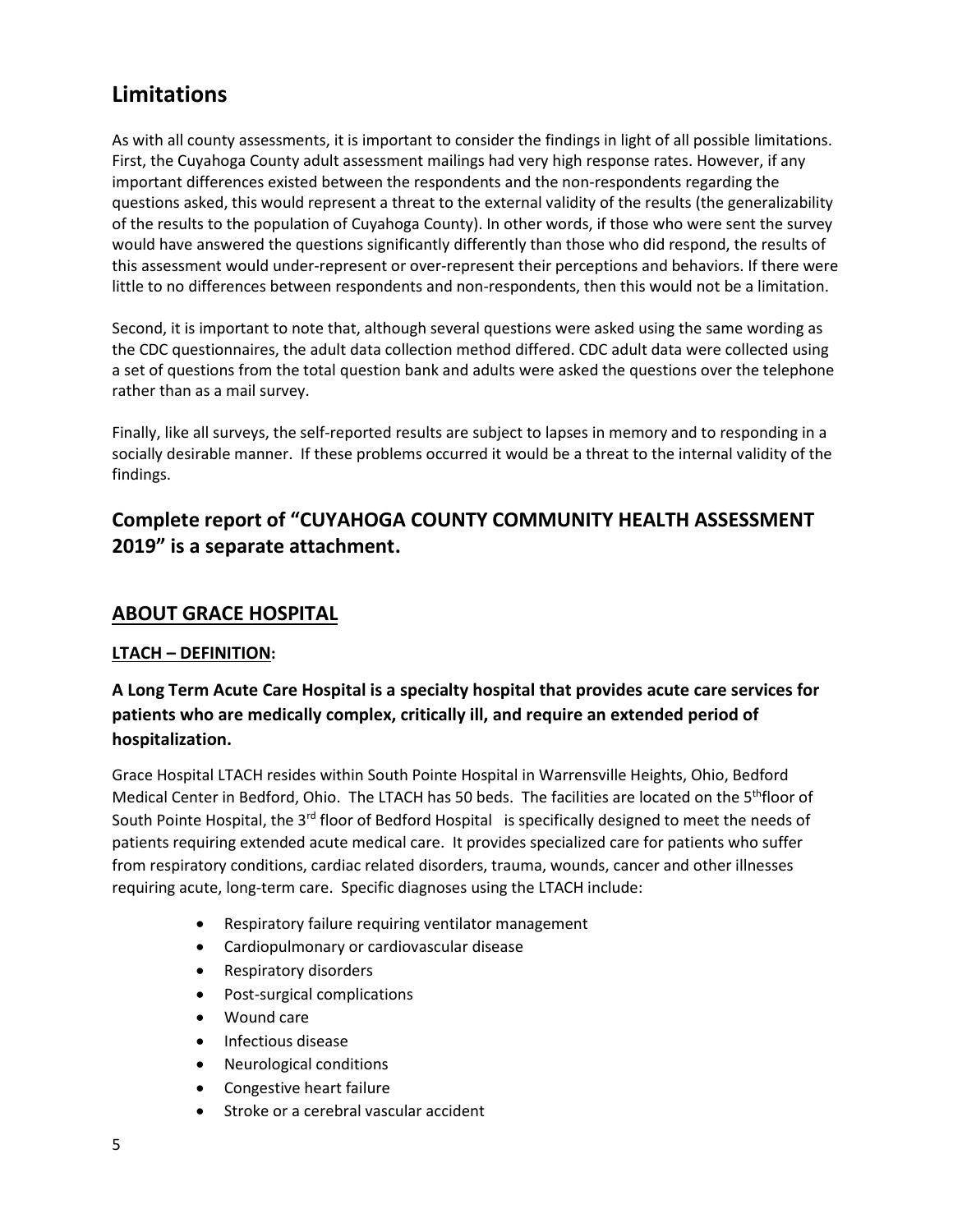- Multi-symptom disorders
- Nutrition therapy

The LTACH also works to provide discharge planning that includes patient and family education for home care. The LTACH provides case managers and a social worker that work with the patient, the physician and any family or friend support to prepare the patient for safe discharge to an appropriate setting. A Grace Hospital case manager will conduct and coordinate home health or nursing facilities if the patient requires placement.

#### **COMMUNITY SERVED BY THE GRACE HOSPITAL**

LTACH receives patients from hospitals in the community and 99% of admissions are from hospitals as LTACH serve patient who need long term stay in an acute care setting. Also, 63% of patients come from Cleveland Clinic Health System and 33% from University Health System.

**Grace Hospital's community and market is as follows:**

| REFERRALS SOURCES TO GRACE HOSPITAL<br><b>YTD 6/30/2019</b> |              |        | <b>REFERRALS SOURCES TO</b><br><b>GRACE HOSPITAL YTD</b><br>6/30/2018 |                         |        |  |  |  |  |  |  |
|-------------------------------------------------------------|--------------|--------|-----------------------------------------------------------------------|-------------------------|--------|--|--|--|--|--|--|
|                                                             |              |        |                                                                       |                         |        |  |  |  |  |  |  |
|                                                             |              |        |                                                                       |                         |        |  |  |  |  |  |  |
| <b>CCF</b>                                                  | 15           | 5.6%   | <b>CCF</b>                                                            | $\overline{\mathbf{z}}$ | 2.5%   |  |  |  |  |  |  |
| <b>FAIRVIEW</b>                                             | $\mathbf 0$  | 0.0%   | <b>FAIRVIEW</b>                                                       | $\mathbf{2}$            | 0.7%   |  |  |  |  |  |  |
| <b>MARYMOUNT</b>                                            | 26           | 9.7%   | <b>MARYMOUNT</b>                                                      | 28                      | 9.9%   |  |  |  |  |  |  |
| <b>HILLCREST</b>                                            | 5            | 1.9%   | <b>HILLCREST</b>                                                      | 6                       | 2.1%   |  |  |  |  |  |  |
| <b>SOUTHPOINTE</b>                                          | 115          | 43.1%  | <b>SOUTHPOINTE</b>                                                    | 137                     | 48.4%  |  |  |  |  |  |  |
| <b>MEDINA</b>                                               | $\mathbf 0$  | 0.0%   | <b>MEDINA</b>                                                         | $\mathbf 0$             | 0.0%   |  |  |  |  |  |  |
| <b>EUCLID</b>                                               | 7            | 2.6%   | <b>EUCLID</b>                                                         | 4                       | 1.4%   |  |  |  |  |  |  |
| <b>TOTAL CCHS</b>                                           | 168          | 62.9%  |                                                                       | 184                     | 65.0%  |  |  |  |  |  |  |
| <b>UNIVERSITY</b>                                           | 34           | 12.7%  | <b>UNIVERSITY</b>                                                     | 34                      | 12.0%  |  |  |  |  |  |  |
| <b>BEDFORD</b>                                              | 30           | 11.2%  | <b>BEDFORD</b>                                                        | 27                      | 9.5%   |  |  |  |  |  |  |
| <b>AHUJA /RICHMOND</b>                                      | 24           | 9.0%   | <b>AHUJA</b>                                                          | 20                      | 7.1%   |  |  |  |  |  |  |
| <b>TOTAL UHHS</b>                                           | 88           | 33.0%  |                                                                       | 81                      | 28.6%  |  |  |  |  |  |  |
| <b>METRO</b>                                                | 3            | 1.1%   | <b>METRO</b>                                                          | $\mathbf{2}$            | 0.7%   |  |  |  |  |  |  |
| <b>PARMA</b>                                                | 4            | 1.5%   | <b>PARMA</b>                                                          | 7                       | 2.5%   |  |  |  |  |  |  |
| <b>OTHER</b>                                                | $\mathbf{2}$ | 0.7%   | <b>OTHER</b>                                                          | $\mathbf 0$             | 0.0%   |  |  |  |  |  |  |
| <b>SWMC</b>                                                 | $\mathbf{2}$ | 0.7%   | <b>SWMC</b>                                                           | 9                       | 3.2%   |  |  |  |  |  |  |
| <b>OTHER</b>                                                | 11           | 4.1%   |                                                                       | 18                      | 6.4%   |  |  |  |  |  |  |
|                                                             | 267          | 100.0% |                                                                       | 283                     | 100.0% |  |  |  |  |  |  |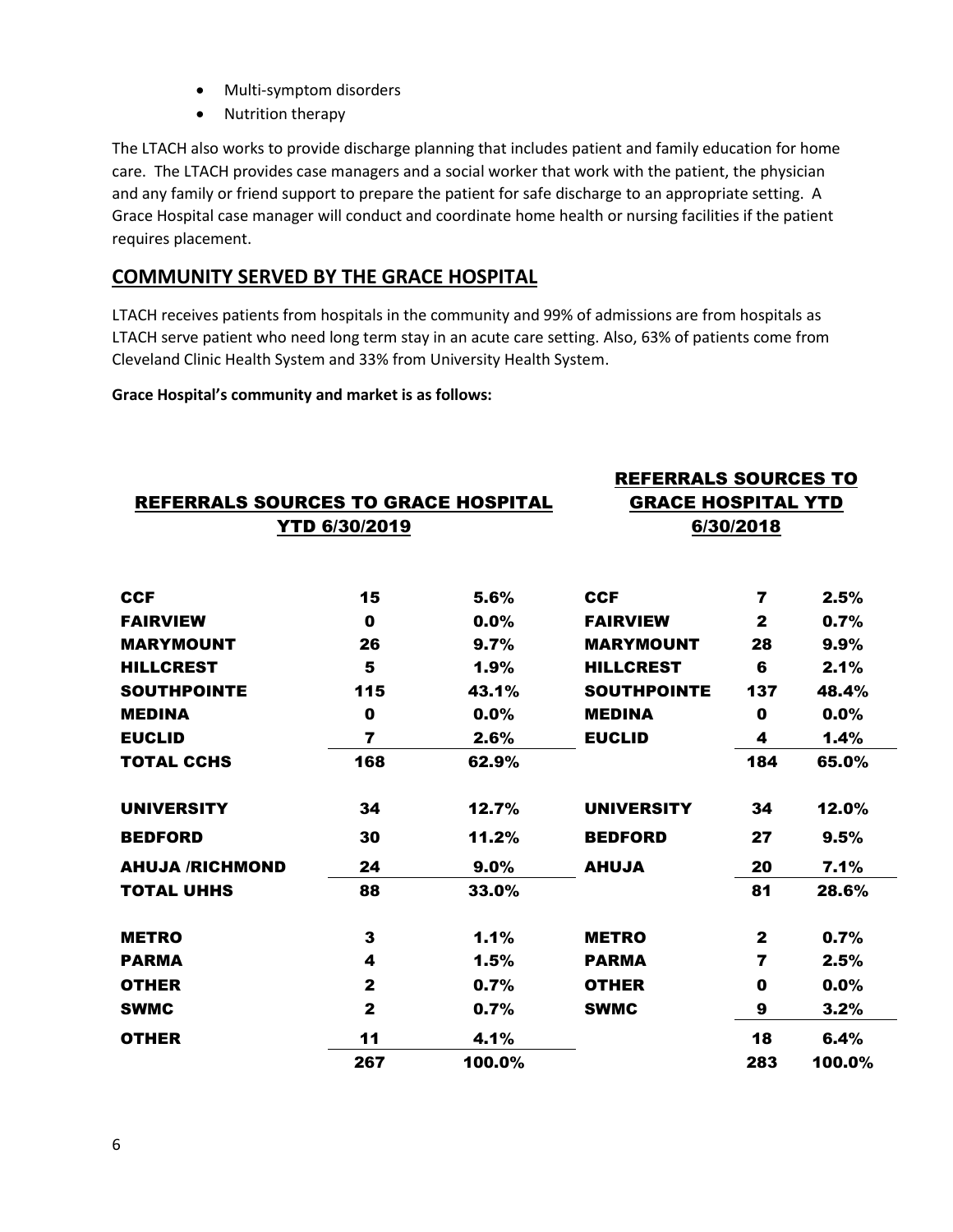#### **PRIORITY HEALTHCARE ISSUES**

To prepare this CHNA report data was gathered from multiple sources in an effort to construct a current and accurate snapshot of the health issues inside the LTACH. Data (**See Appendix Table A**) was obtained from multiple opinions and were solicited from health experts, community leaders, staff caregivers and patients within the community served by Grace Hospital LTACH. This information was summarized for final consideration by a CHNA team consisting of hospital and system personnel, as well as community members. The community health needs identified were as follows:

- 1. Diabetes Related Education and Support
- 2. Ventilator Weaning and Results
- 3. Palliative Care and Advanced Directives

An implementation strategy that will address each of these issues is currently in development. The strategy will seek to leverage valuable partnerships that currently exist, identify novel opportunities for synergy and maximizing programs while deploying specific interventions within the community.

#### **Diabetes Related Education and Support**

Grace Hospital provides resources thru the Cuyahoga County Community Health Assessment programs.

Morning, afternoon and evening classes are offered and facilitated by certified diabetes educations. The cost of the classes may be covered by Medicare and most insurance companies. H.E.L.P. funds have been provided by United Way of Cuyahoga for non-insured participants although funds are limited.

Class course content includes:

- Evaluation of diabetes control
- Meal planning carbohydrate counting, weight management, hyperlipidemia
- Medication oral diabetes medication (pills) insulin
- Exercise new and realistic approach to activity
- Stress physical and emotional stress; sick day management

An experienced staff of dietitians, and registered nurses help those with diabetes learn to control their diabetes by eating healthy, exercising and taking medications the right way.

Grace Hospital provides this education for inpatients.

To help those with diabetes manage the disease, the Diabetes Partnership of Cleveland (formerly the Diabetes Association of Greater Cleveland) is offering free education classes to help people learn how to manage theirs or a loved one's diabetes and to learn healthy food options. Classes are open to the public and are taught by an experienced team of diabetes health professionals. Classes are free but registration is necessary. To register, please call 216-591-0800. For more information please visit our website at [www.diabetespartnership.org.](http://www.diabetespartnership.org/)

#### **Ventilator Weaning and results**

Grace Hospital admits pulmonary patients directly from acute care hospital Intensive Care Units, but still requires ongoing acute medical and nursing care. On average, our patient spends about 25 days in our inpatient pulmonary program.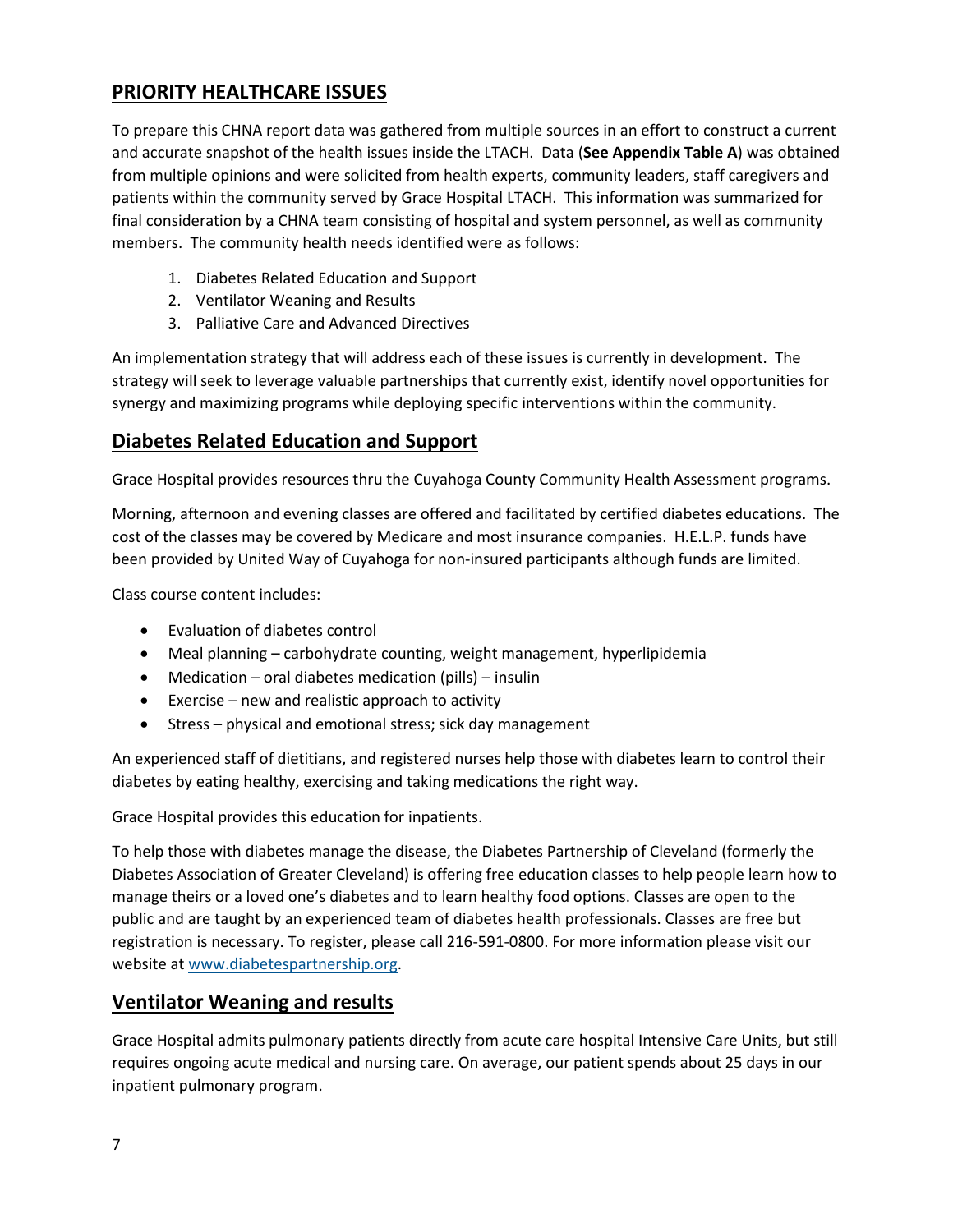Patients typically have respiratory complications resulting from neurological disorder including muscular dystrophy and post-polio syndrome; are currently on a mechanical ventilator and are candidate for ventilator weaning; have respiratory complications resulting from spinal cord injury; have difficulty managing their diagnoses of COPD, emphysema, chronic bronchitis, lung disease and other pulmonary conditions.

Grace Hospital's Ventilator Weaning Program is designed to help patients who have been dependent on a ventilator, learn how to breathe on their own again. The program uses the latest research and technologies, together with multi-disciplinary team approach, to help patients successfully transition from being on a ventilator to breathing independence. Upon arrival to our hospital, the entire care team sees the patient and develops an individualized plan of care. Grace Hospital's ventilator weaning rates have been above 75% for past five years.

Some patients – those with spinal cord injuries or neuromuscular disease, for example - may be unable to be weaned from the ventilator. When that is the case, Grace Hospital works with the family to determine the best course of care after discharge from the hospital. If the patient will be cared for at home, Grace Hospital will train patient and his or her family in "trach" care, suction, home ventilator operation and emergency care, also select home health company, check the environment and assist in making sure the ventilator is properly placed for patient safety and comfort. Grace Hospital also contacts local EMS and utility provider to alert them to the presence of a home ventilator.

|                       |     | <b>FY2019</b> | <b>FY2018</b> |
|-----------------------|-----|---------------|---------------|
| <b>HOME</b>           | 49  | 18.4%         | 27.2%         |
| <b>ACUTE HOSPITAL</b> | 59  | 22.1%         | 14.1%         |
| <b>SNF</b>            | 131 | 49.1%         | 43.8%         |
| <b>EXPIRED</b>        | 18  | 6.7%          | 11.3%         |
| <b>HOSPICE</b>        | 5   | 1.9%          | 2.8%          |
| <b>REHAB</b>          | 5   | 1.9%          | 0.7%          |
|                       | 267 | 100.0%        | 100.0%        |

#### **Palliative Care and Advance Directives**

#### **OUTCOMES**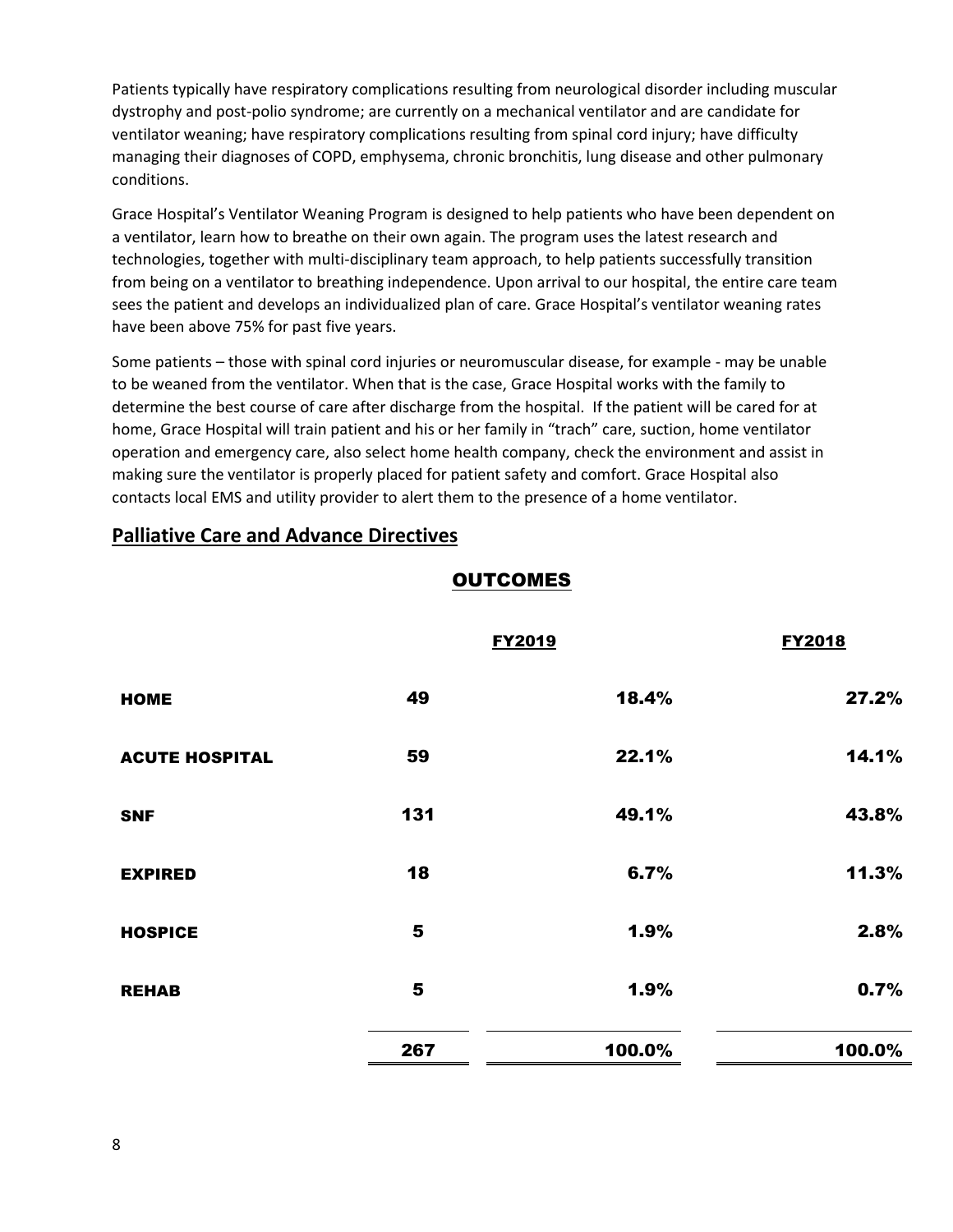#### **With upon discharge 2% of patients go to Hospice and 6.7% Expiration Rate and also 49.1% of patients going to Skilled Nursing Facility Palliative Care initiative was chosen**

Palliative Care is medical care and treatment that focuses on preventing and relieving suffering brought on by a chronic condition or disease. The goal is to improve patients' quality of life and work with families facing issues associated with life-limiting illness. Grace Hospital makes this possible through early identification, complete assessment and treatment of pain and attending to any physical, psychological and spiritual needs. Grace Hospital Palliative Care team works closed with the patient's doctor to provide coordinated physical, emotional and spiritual care.

Grace Hospital's Palliative Care team provides the following services:

- Reliving pain and other symptoms
- Integrating the psychosocial and spiritual aspects of care
- Using the team approach to address the needs of patients and their families, including bereavement counseling, if needed
- Enhancing the quality of life and positively influencing the course of illness

Palliative Care is available to anyone who is any stage of a chronic or advances illness such as cancer or other serious condition. This type of care helps patients and their families understand their illness and treatment options, as well as address financial and community and resource options.

An Advanced Directive is an important document to complete and keep on hand. It instructs a patient's family about his or her wishes for end-of-life care, so the family won't have to make heart-wrenching decisions later. This is important because a patient may become physically or mentally unable to communicate desires for medical care, if he or she has an accident or become ill. Expressing preferences in writing helps the family and doctor understand the patient's wishes.

To help people understand more about Advance Directives, Grace Hospital has available several resources on the Ohio Advance Directive form on the Grace Hospital units.

Patients in the inpatient, outpatient and clinic setting are asked if they have an advanced directive, and if they do not, if they would like assistance in filling out one.

Anyone interested may also contact the case manager to fill out an Advance Directive and Durable Power of Attorney for health care. The form is notarized onsite and placed in the individual's medical record and a copy is given to the individual to share with his or her family.

#### **Meeting the Needs**

How will the needs identified in this assessment be met? The answer involves a two-step process. The first step is identifying what Grace Hospital is doing currently. The second step is to create an action plan to address the needs not fulfilled in those current activities. The following provides an overview of those current activities.

#### **LTACH Community Health needs Assessment Action Plan**

| <b>HEALTH NEED</b>                  | <b>PROPOSED ACTIONS</b>                                    |  |  |
|-------------------------------------|------------------------------------------------------------|--|--|
| <b>Palliative Care and Advanced</b> | The first action step Physician coming on board            |  |  |
| <b>Directives</b>                   | A palliative care strategic plan is in development; action |  |  |
|                                     | steps will support the direction of this plan              |  |  |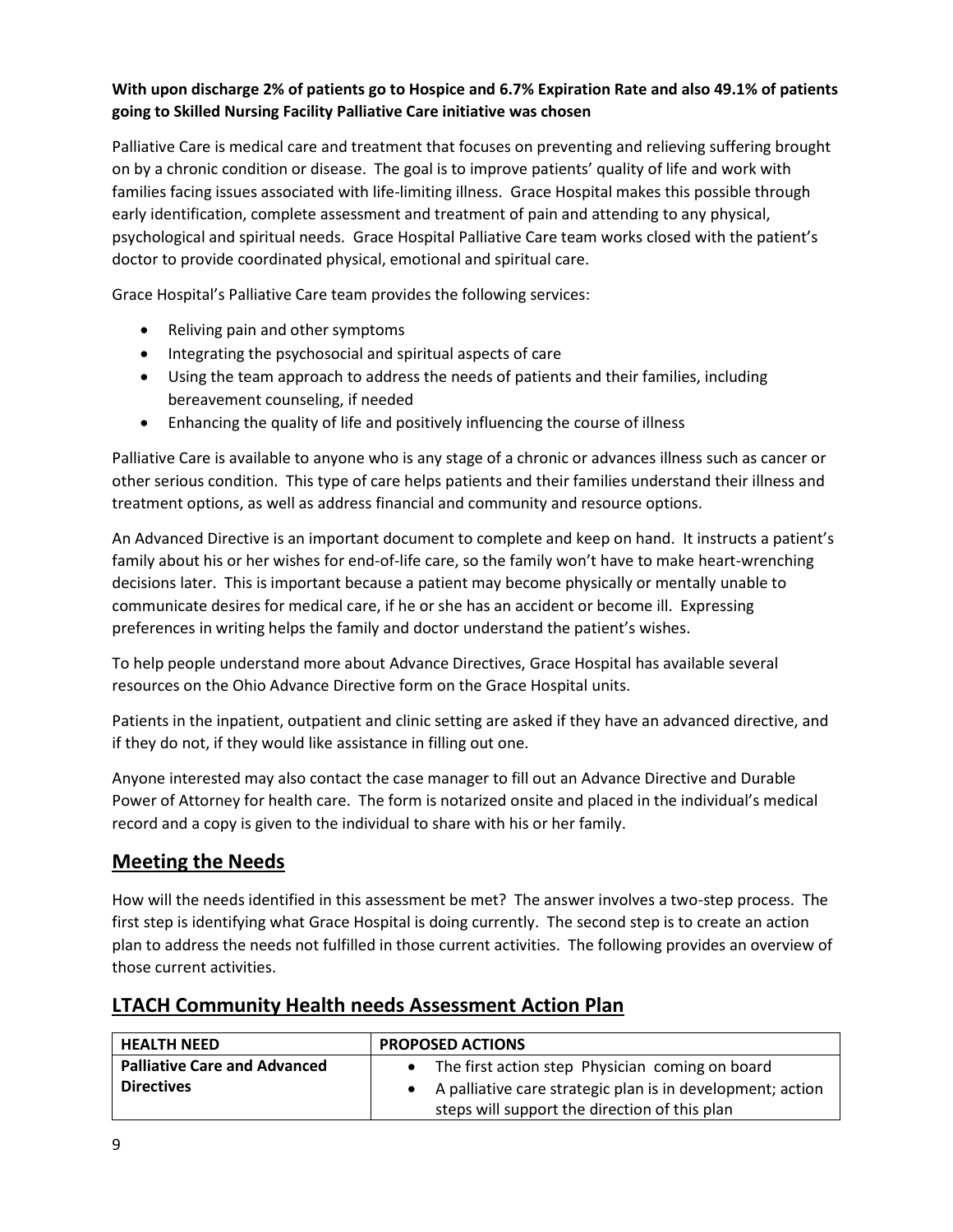| Continue community-based education events<br>$\bullet$<br>concerning advance directives<br>Transportable Physician Orders for Patient Preferences<br>$\bullet$<br>Initiate education (MC Strategy)concerning inpatient<br>$\bullet$<br>palliative care<br>Continue nursing education consortium on end-of-life<br>care<br>Initiate end-of-life care education for physicians<br>Community action steps with physicians through:<br>Quarterly provider meetings<br><b>Board of Governors</b><br>Need to Know emails |
|--------------------------------------------------------------------------------------------------------------------------------------------------------------------------------------------------------------------------------------------------------------------------------------------------------------------------------------------------------------------------------------------------------------------------------------------------------------------------------------------------------------------|
| Continue Diabetes management classes through the<br>$\bullet$                                                                                                                                                                                                                                                                                                                                                                                                                                                      |
| <b>Diabetes Center</b>                                                                                                                                                                                                                                                                                                                                                                                                                                                                                             |
| Continue to provide education and self-assessment tool<br>through the web site                                                                                                                                                                                                                                                                                                                                                                                                                                     |
| Provide family with training and ongoing need of<br>$\bullet$<br>persons with pulmonary disease<br>Ventilator education and training for vent dependent<br>$\bullet$<br>patients<br>Training and education for "Trach Care " and suctioning<br>$\bullet$<br>to care givers and patients<br>Ventilator support groups led by pulmonologist and<br>clinical psychology<br>Ongoing support and education through Better                                                                                               |
|                                                                                                                                                                                                                                                                                                                                                                                                                                                                                                                    |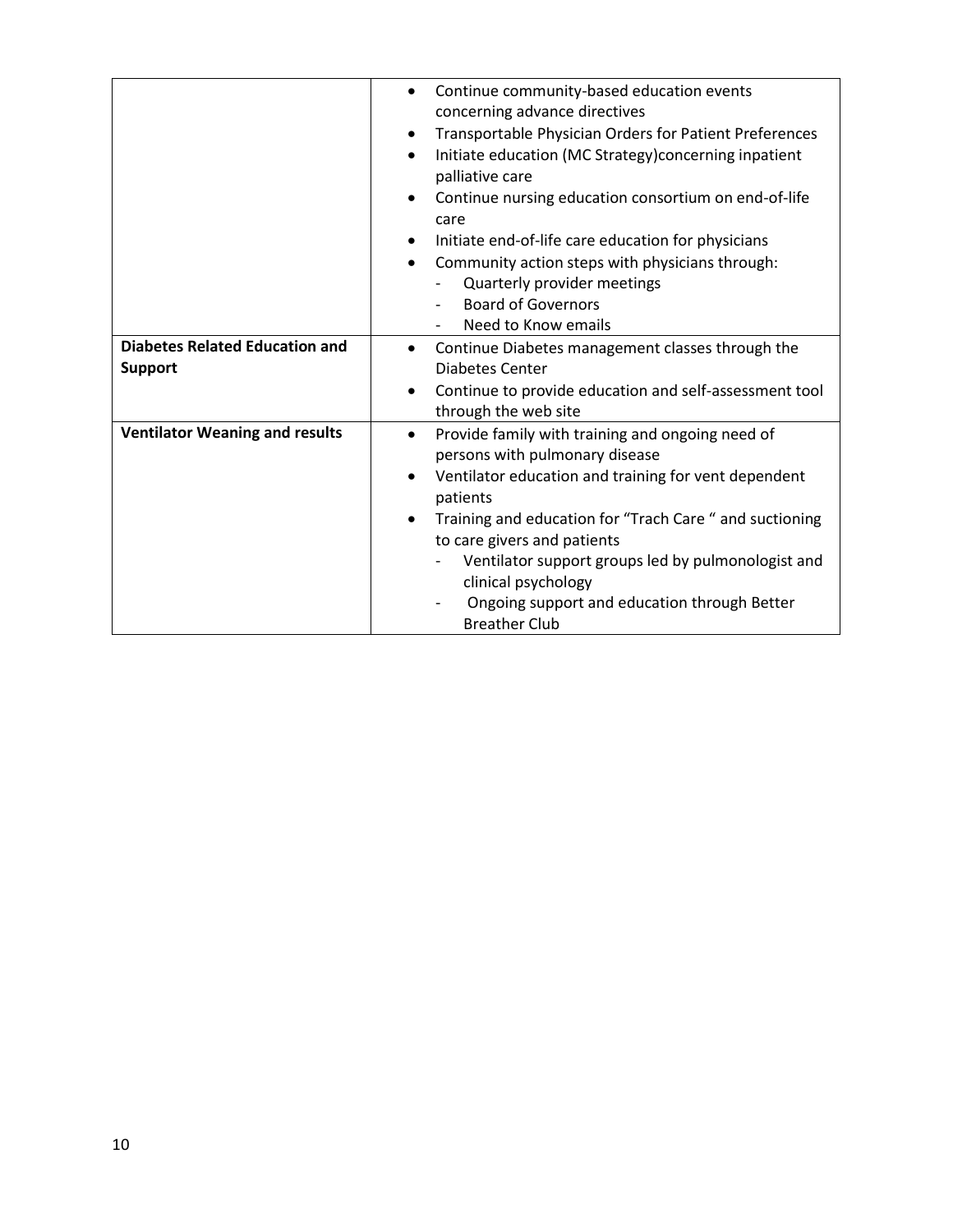## **TABLE A**

#### **DRG** No. Cases %

| 207 | Respiratory system diagnosis w ventilator support 96+<br>hours | 46             | 17.2%  |
|-----|----------------------------------------------------------------|----------------|--------|
| 189 | Pulmonary edema & respiratory failure                          | 48             | 18.0%  |
| 871 | Septicemia or severe sepsis w/o MV 96+ hours w MCC             | 15             | 5.6%   |
| 682 | <b>Renal failure w MCC</b>                                     | 15             | 5.6%   |
| 190 | Chronic obstructive pulmonary disease w MCC                    | 9              | 3.4%   |
| 208 | Respiratory system diagnosis w ventilator support <96<br>hours | 8              | 3.0%   |
| 166 | Other resp system O.R. procedures w MCC                        | 7              | 2.6%   |
| 177 | <b>Respiratory infections &amp; inflammations w MCC</b>        | 6              | 2.2%   |
| 539 | <b>Osteomyelitis w MCC</b>                                     | 6              | 2.2%   |
| 314 | Other circulatory system diagnoses w MCC                       | 5              | 1.9%   |
| 872 | Septicemia or severe sepsis w/o MV 96+ hours w/o MCC           | 3              | 1.1%   |
| 637 | Diabetes w MCC                                                 | 3              | 1.1%   |
| 862 | Postoperative & post-traumatic infections w MCC                | $\overline{2}$ | 0.7%   |
|     | Other                                                          | 94             | 35.2%  |
|     |                                                                | 267            | 100.0% |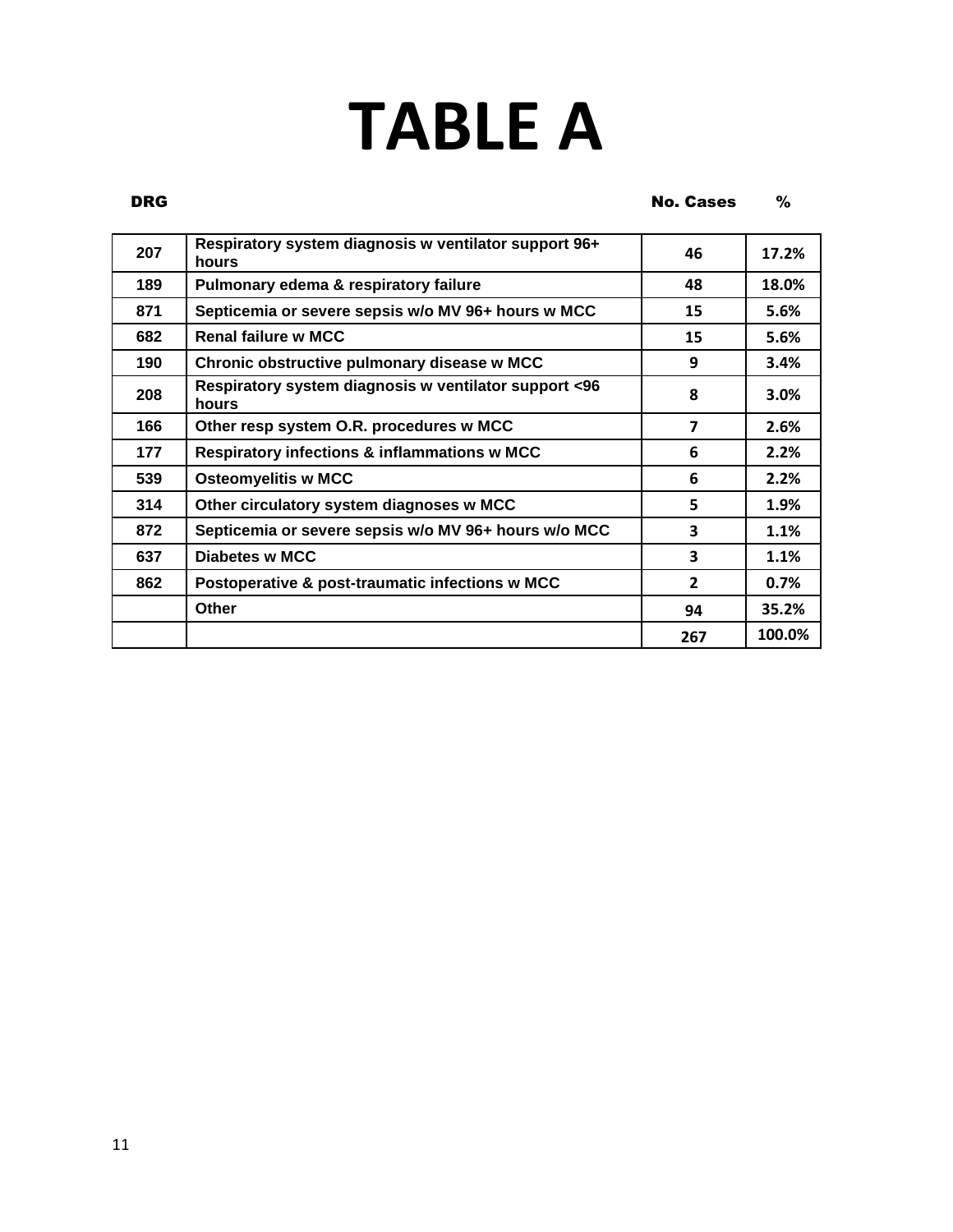## **Table B**

#### **OUTCOMES**

|                       |     | <b>FY2019</b> | <b>FY2018</b> |
|-----------------------|-----|---------------|---------------|
| <b>HOME</b>           | 49  | 18.4%         | 27.2%         |
| <b>ACUTE HOSPITAL</b> | 59  | 22.1%         | 14.1%         |
| <b>SNF</b>            | 131 | 49.1%         | 43.8%         |
| <b>EXPIRED</b>        | 18  | 6.7%          | 11.3%         |
| <b>HOSPICE</b>        | 5   | 1.9%          | 2.8%          |
| <b>REHAB</b>          | 5   | 1.9%          | 0.7%          |
|                       | 267 | 100.0%        | 100.0%        |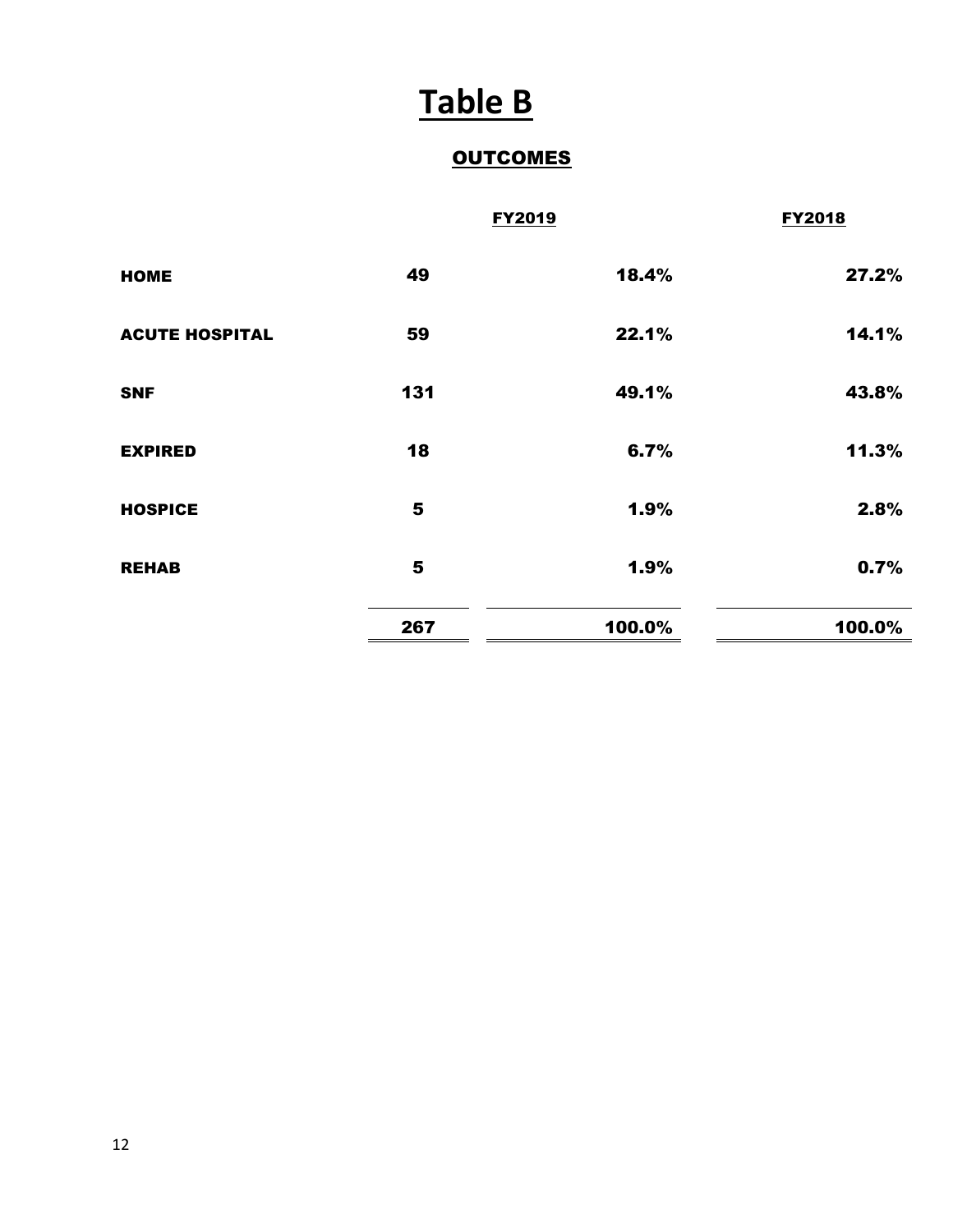## **Table C**

|                                     |              |        | <b>REFERRALS SOURCES TO</b> |              |         |
|-------------------------------------|--------------|--------|-----------------------------|--------------|---------|
| REFERRALS SOURCES TO GRACE HOSPITAL |              |        | <b>GRACE HOSPITAL YTD</b>   |              |         |
| <b>YTD 6/30/2019</b>                |              |        | 6/30/2018                   |              |         |
| <b>CCF</b>                          | 15           | 5.6%   | <b>CCF</b>                  | 7            | 2.5%    |
| <b>FAIRVIEW</b>                     | 0            | 0.0%   | <b>FAIRVIEW</b>             | $\mathbf{2}$ | 0.7%    |
| <b>MARYMOUNT</b>                    | 26           | 9.7%   | <b>MARYMOUNT</b>            | 28           | $9.9\%$ |
| <b>HILLCREST</b>                    | 5            | 1.9%   | <b>HILLCREST</b>            | 6            | 2.1%    |
| <b>SOUTHPOINTE</b>                  | 115          | 43.1%  | <b>SOUTHPOINTE</b>          | 137          | 48.4%   |
| <b>MEDINA</b>                       | $\mathbf 0$  | 0.0%   | <b>MEDINA</b>               | $\mathbf{0}$ | 0.0%    |
| <b>EUCLID</b>                       | 7            | 2.6%   | <b>EUCLID</b>               | 4            | 1.4%    |
| <b>TOTAL CCHS</b>                   | 168          | 62.9%  |                             | 184          | 65.0%   |
| <b>UNIVERSITY</b>                   | 34           | 12.7%  | <b>UNIVERSITY</b>           | 34           | 12.0%   |
| <b>BEDFORD</b>                      | 30           | 11.2%  | <b>BEDFORD</b>              | 27           | 9.5%    |
| AHUJA /RICHMOND                     | 24           | 9.0%   | <b>AHUJA</b>                | 20           | 7.1%    |
| <b>TOTAL UHHS</b>                   | 88           | 33.0%  |                             | 81           | 28.6%   |
| <b>METRO</b>                        | 3            | 1.1%   | <b>METRO</b>                | $\mathbf{2}$ | 0.7%    |
| <b>PARMA</b>                        | 4            | 1.5%   | <b>PARMA</b>                | 7            | 2.5%    |
| <b>OTHER</b>                        | $\mathbf{2}$ | 0.7%   | <b>OTHER</b>                | $\mathbf 0$  | 0.0%    |
| <b>SWMC</b>                         | $\mathbf{2}$ | 0.7%   | <b>SWMC</b>                 | 9            | 3.2%    |
| <b>OTHER</b>                        | 11           | 4.1%   |                             | 18           | 6.4%    |
|                                     | 267          | 100.0% |                             | 283          | 100.0%  |